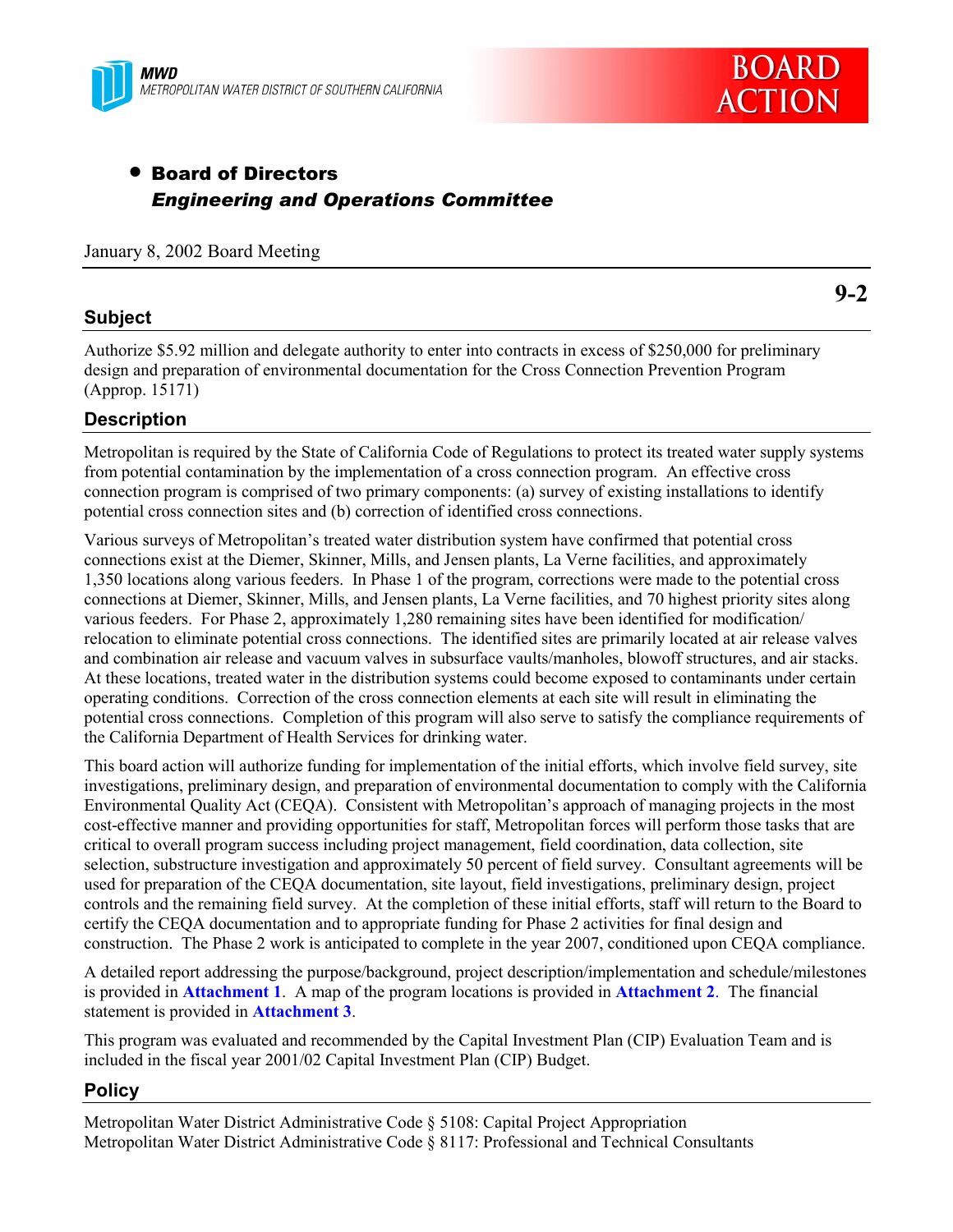# **California Environmental Quality Act (CEQA)**

The proposed action, i.e., to appropriate funding for the planning, field survey, site investigation, preliminary design and preparation of environmental documentation for the Phase 2 program, will consist of basic data collection and resource evaluation activities which do not result in a serious or major disturbance to an environmental resource. These may be strictly for information gathering purposes, or as part of a study leading to an action which a public agency has not yet approved, adopted, or funded. As such, the proposed action qualifies under a Class 6 Categorical Exemption (Section 15306 of the State CEQA Guidelines).

The CEQA determination is: Determine that pursuant to CEQA, the proposed action qualifies under a Categorical Exemption (Class 6, Section 15306 of the State CEQA Guidelines).

### **Board Options/Fiscal Impacts**

#### **Option #1**

Adopt the CEQA determination and

- a. Appropriate \$5.92 million in budgeted funds and
- b. Authorize the CEO to enter into contracts in excess of \$250,000 to have all preliminary design work and environmental documentation performed.

**Fiscal Impact:** \$5.92 million of budgeted CIP funds.

#### **Staff Recommendation**

Option #1 is the only viable option for maintaining Metropolitanís effort in complying with the permit requirements of the California Department of Health Services.

12/10/2001 *Roy L. Wolfe Date*

*Manager, Corporate Resources*

*Ronald R. Gastelum Chief Executive Officer*

12/17/2001 *Date*

**Attachment 1 - Detailed Report**

**Attachment 2 - Project Location**

**Attachment 3 - Financial Statement**

BLA #1090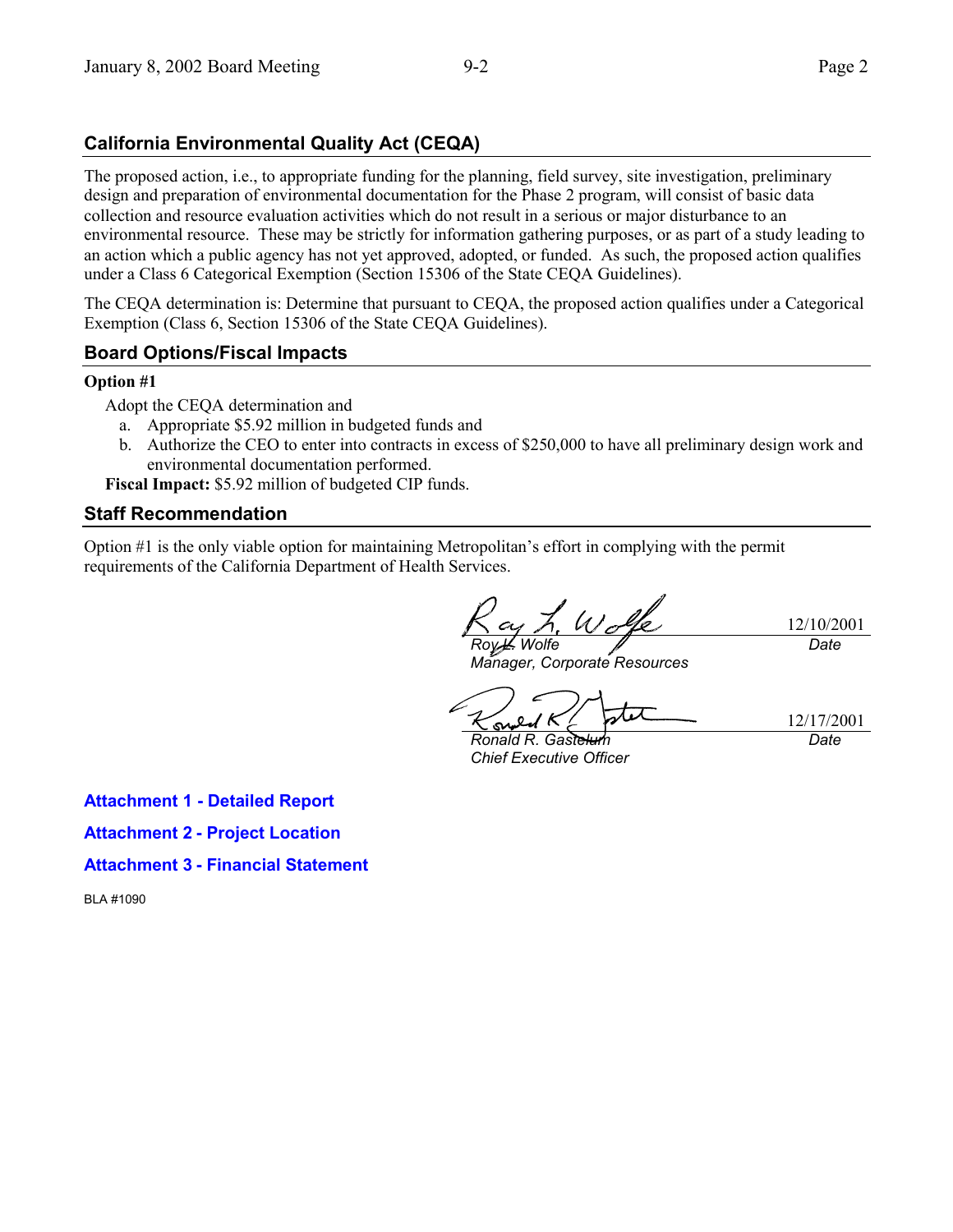### **Detailed Report**

**Purpose/Background -** Metropolitan's water supply permit, issued November 9, 1992, by the state of California Department of Health Services (CDHS), Division of Drinking Water and Environmental Management, and Titles 17 and 22 of the California Code of Regulations require that all potential cross connections and sanitary hazards to the water supply and delivery systems be eliminated.

Item 9a of the permit states that by January 8, 1993, Metropolitan shall develop and submit to CDHS for review and approval a priority schedule for correction of backflow hazards as identified in a survey of the distribution systems for potential cross connections. This requirement has been satisfied in a timely manner.

Item 9b of the permit states that Metropolitan shall submit to CDHS a Cross Connection Program Progress Report on the status of the correction of backflow hazards in the distribution systems, as identified in the priority schedule, and at treatment plants by January 1, 1994, and every year thereafter until all identified hazards have been addressed. To date, cross connections at Diemer, Skinner, Mills, and Jensen plants, La Verne facilities, and 70 structures along various feeders have been modified/relocated under Phase 1 of the program and a progress report has been forwarded to CDHS every year. These structures had the highest potential for allowing contaminated water to enter the distribution system undetected which could result in contamination of the treated water.

**Project Description and Implementation - An ongoing survey of Metropolitan's treated water distribution** system has identified approximately 1,280 additional structures needing modification/relocation under Phase 2 of the program. These structures consist of air release valves and combination air release and vacuum valves located inside subsurface vaults/manholes, blowoff structures, and air stacks scattered over a vast area in 77 cities. In order to maintain our efforts in complying with Item 9b of the CDHS permit, it is imperative to undertake a comprehensive Cross Connection Prevention Program to investigate, plan, design and construct the modifications/relocations needed to eliminate cross connection potentials at each of the identified additional structures.

This program was evaluated and recommended by the Capital Investment Plan (CIP) Evaluation Team and is included in the fiscal year 2001/02 CIP Budget.

This board action will authorize funding for implementation of the initial efforts, which involve field survey, site investigations, preliminary design, and preparation of environmental documentation to comply with CEQA. Consistent with Metropolitanís approach of managing projects in the most cost-effective manner and providing opportunities for staff, Metropolitan forces will perform those tasks that are critical to overall program success including project management, field coordination, data collection, site selection, substructure investigation and approximately 50 percent of field survey. Consultant agreements will be used for preparation of the CEQA documentation, site layout, field investigations, preliminary design, project controls and the remaining field survey.

Upon completion of the initial phase of the program, staff will return to the Board to certify the CEQA documentation and obtain funding and authorization for final design and construction.

**Schedule/Milestones -** The Phase 2 activities will start following the initial board action. The milestones and their estimated completion schedule are as follows.

- January  $2002$  Board action for preliminary design
- April 2003 Complete preliminary design and CEQA documentation
- July 2003 Board action to certify CEQA documentation and obtain funding for final design and construction
- December 2007 Complete Phase 2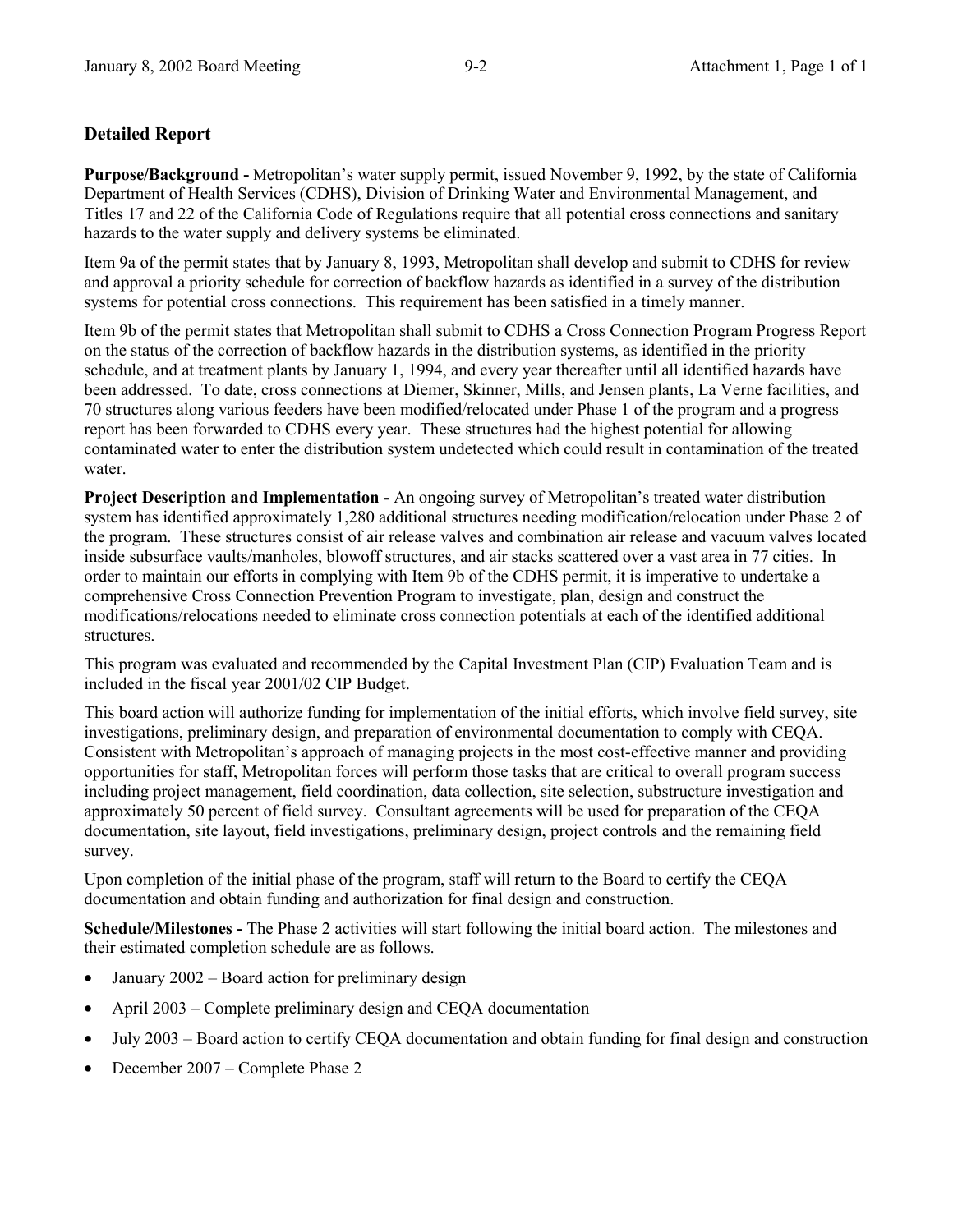

Cross Connection Prevention Program